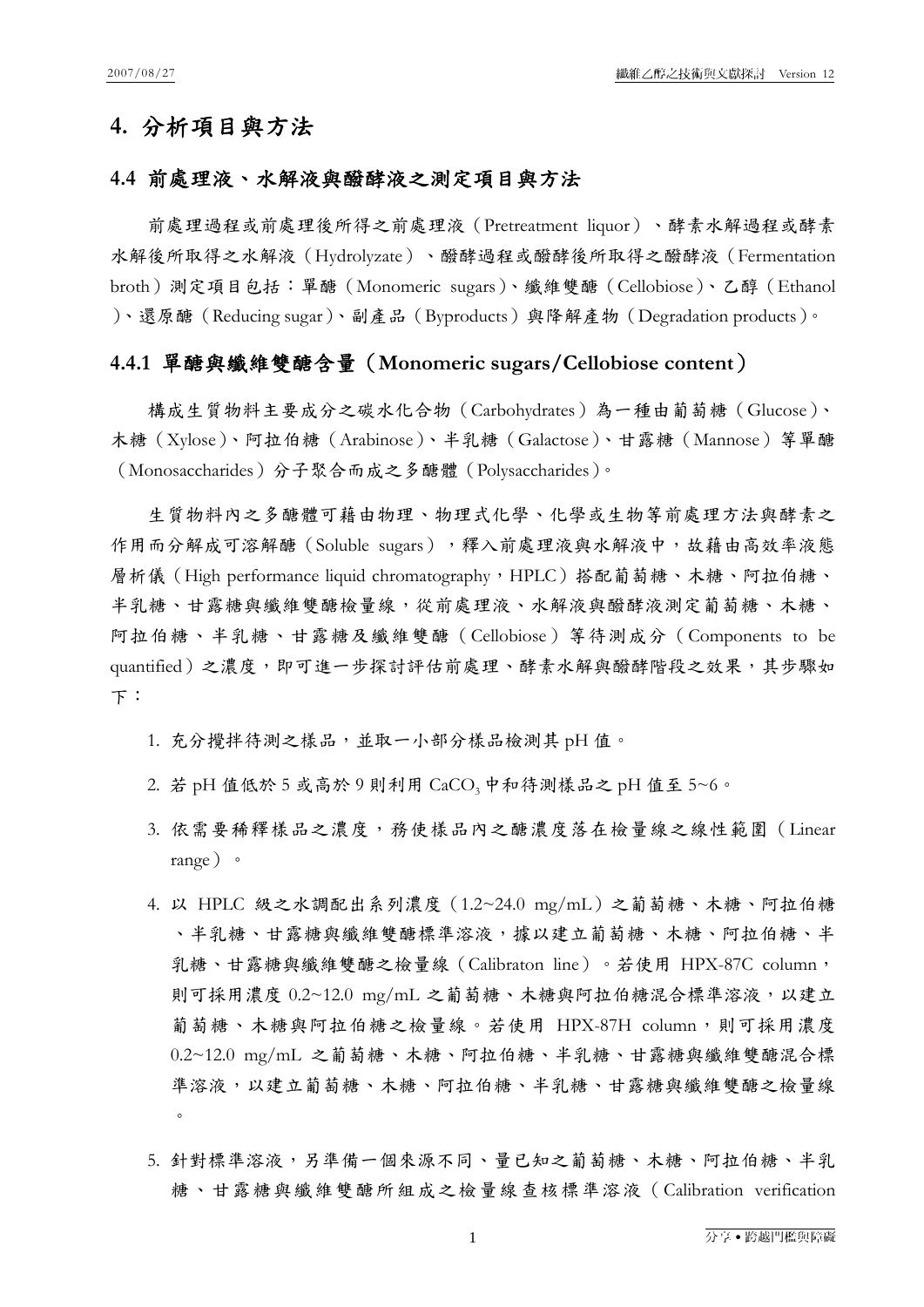standard, CVS), 用來查核標準檢量線之品質。在標準檢量線建立後, HPLC 使用 期間,穿插測定 CVS 之成分濃度與回收率,若發現與標準檢量線相對偏差過大, 則應考慮重新製備標準檢量線。

- 6. 於同一批待測樣品中,選定一代表性樣品 (體積 Vsannle),加入已知量之特定成分 (Components of interest),於執行測定分析期間,每隔一定數量之樣品測定後, 即穿插測定加料後樣品之特定成分濃度與回收率,藉以發展出品質管制計畫。加 料後樣品之特定成分濃度應落在標準檢量線之線性範圍。若測定之結果無法被接 受,則必須重新分析;若重新分析結果仍無法被接受,則最後一次與可接受結果 之間之樣品皆必須重新分析。
- 7. 以具 0.2 µm 濾片(Filter)之注射器(Syringe)過濾取樣,放入 HPLC 之自動取樣 瓶(Autosampler vials)。
- 8. 搭配待測成分之標準檢量線,利用 HPLC 測定 CVS 之、樣品與加料後樣品( Spiked sample)內所含待測或特定成分之濃度(mg/mL)。
- 9. 計算樣品內待測成分之含量 Csample<sup>。</sup>
- 10. 計 算 CVS 之成分回收率( Recovery of each sugars in the CVS ): **% CVSrecovered=Concentration detected by HPLC**×**100%**÷**Known concentration of CVS before HPLC analysis**。
- 11. 修正加料後樣品之特定成分之濃度: $C_{\text{corrected}} = \frac{v_{\text{sample}}}{V_{\text{final}}} \times C_{\text{sample}}$ final V  $C_{\text{corrected}} = \frac{v_{\text{sample}}}{\sigma} \times$

Vsample=選定之樣品加料前之體積(mL)。

Vfinal=選定之樣品加料後之體積(mL)。

 $C_{\text{sample}} = \mathbb{E} \hat{\mathcal{K}}$ 之樣品加料前,利用 HPLC 測得之特定成分濃度  $(\text{mg/mL}) \cdot$ 

 $C_{corrected} = \frac{\text{H}}{\text{H}} \hat{\mathcal{R}} \geq \frac{\text{H}}{\text{H}} \hat{\mathcal{R}}$ , 修正之特定成分濃度 $(\text{mg/mL}) \cdot$ 

12. 計算特定成分回收率 (Recovery of spike) : %Spike  $_{recovered} = \frac{\sum_{actual}^{100} \text{Corrected}}{2} \times 100\%$  $\mathcal{C}$ %Spike  $_{\text{recovered}} = \frac{C_{\text{actual}} - C}{2}$ spike  $\frac{C_{\text{actual}} - C_{\text{corrected}}}{C} \times$ 

 $C_{\text{actual}}$ =選定之樣品加料後,利用 HPLC 測得之特定成分濃度  $(\text{mg/mL})$ 。  $C_{corrected} = \frac{\text{H}}{\text{H}} \hat{\mathcal{R}} \geq \frac{\text{H}}{\text{H}} \hat{\mathcal{R}}$ , 修正之特定成分濃度 $(\text{mg/mL}) \cdot$ Cspike=添加至選定之樣品之特定成分濃度(mg/mL)。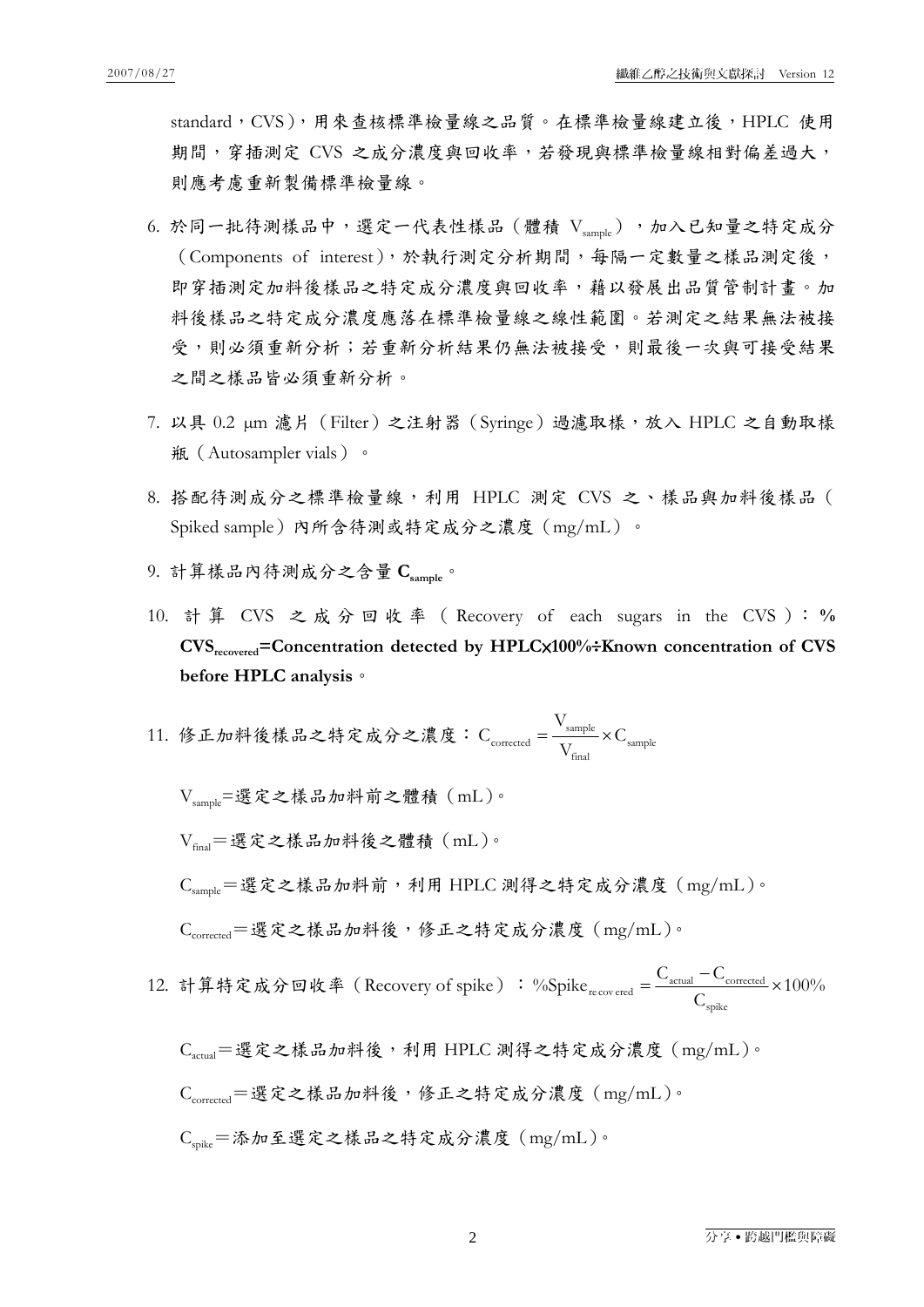### **4.4.2** 副產品與降解產物含量(**Byproducts /Degradation products content**)

生質物料產製乙醇之過程,除了藉物理、物理式化學、化學或生物等前處理方法與 酵素之作用,將纖維素與半纖維素分解成可醱酵醣(Fermentable sugars),並進而將醣醱 酵成乙醇(Ethanol)外,也會在製程中形成醣之降解產物(Degradation product)與其他 副產品,如糠醛(Furfural)、羥甲糠醛(Hydroxymethylfurfural,HMF)、琥珀酸( Succinic acid)、乳酸(Lactic acid)、甘油(Glycerol)、醋酸(Acetic acid)、甲酸( Formic acid)、木糖醇(Xylitol)等,故藉由高效率液態層析儀(High performance liquid chromatography,HPLC)搭配乙醇、糠醛、羥甲糠醛、琥珀酸、乳酸、甘油、醋酸、甲酸 、木糖醇之標準檢量線,從前處理液、水解液與醱酵液測定乙醇、糠醛、羥甲糠醛、琥 珀酸、乳酸、甘油、醋酸、甲酸、木糖醇等待測成分(Components to be quantified)之濃 度,即可進一步探討評估前處理、酵素水解與醱酵階段之效果,其步驟如下:

1. 充分攪拌待測之樣品,並取一小部分樣品檢測其 pH 值。

- 2. 製備  $0.01$  N 之 H<sub>2</sub>SO<sub>4</sub> 作為 HPLC 之移動相 (Mobile phase) 。
- 3. 以 HPLC 級之水調配出系列濃度之乙醇(1.0~15.0 mg/mL)、糠醛(0.02~5.0 mg/mL)、羥甲糠醛(0.02~5.0 mg/mL)、琥珀酸(0.2~10.0 mg/mL)、乳酸( 0.2~10.0 mg/mL)、甘油(0.2~8.0 mg/mL)、醋酸(0.2~12.0 mg/mL)、甲酸(  $(0.2~6.0~\text{mg/mL})$ 、木糖醇 $(0.2~6.0~\text{mg/mL})$ 標準溶液,據以建立待測成分之標準 檢量線(Calibraton line)。由於琥珀酸與乳酸、甘油與甲酸之滯留時間(Retention time)相當接近,因此在準備混合標準溶液前應先確保使用之 HPLC 能否有效分 離滯留時間相近之成分,若無法有效分離,則應考慮清洗或更換管柱(Column), 或避免將滯留時間相近之成分標準溶液混合。
- 4. 針對標準溶液,另準備一個來源不同、量已知之乙醇、糠醛、羥甲糠醛、琥珀酸 、乳酸、甘油、醋酸、甲酸、木糖醇所組成之檢量線查核標準溶液(Calibration verification standard, CVS), 用來查核標準檢量線之品質。在標準檢量線建立後, HPLC 使用期間,定期測定 CVS 之成分濃度與回收率,若發現與標準檢量線相對 偏差過大,則應考慮重新製備標準檢量線。檢量線查核標準溶液所含成分之濃度 應落在標準檢量線之線性範圍(Linear range)。
- 5. 於同一批待測樣品中,選定一代表性樣品 (體積 Vsangle),加入已知量之特定成分 (Components of interest),於執行測定分析期間,每隔一定數量之樣品測定後, 即穿插測定加料後樣品之特定成分濃度與回收率,藉以發展出品質管制計畫。加 料後樣品之特定成分濃度應落在標準檢量線之線性範圍。若測定之結果無法被接 受,則必須重新分析;若重新分析結果仍無法被接受,則最後一次與可接受結果 之間之樣品皆必須重新分析。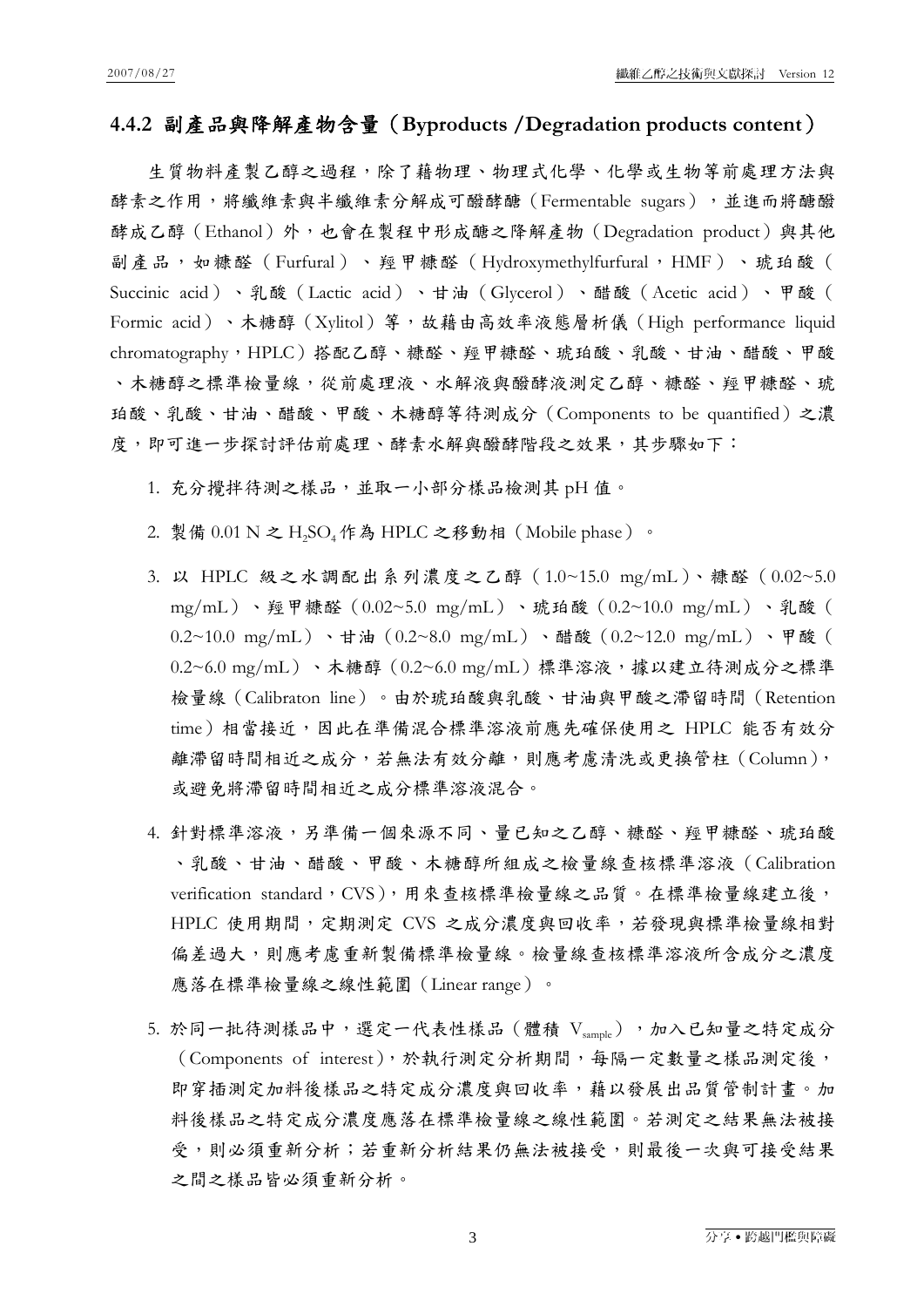- 6. 以具 0.2 µm 濾片(Filter)之注射器(Syringe)過濾取樣,放入 HPLC 之自動取樣 瓶(Autosampler vials)。
- 7. 搭配待測成分之標準檢量線,利用 HPLC 測定 CVS、樣品與加料後樣品(Spiked sample)內所含待測或特定成分之濃度(mg/mL)。
- 8. 計算樣品內待測成分之含量 **Csample**。
- 9. 計 算 CVS 之成分回收率( Recovery of each component in the CVS ): **% CVSrecovered=Concentration detected by HPLC**×**100%**÷**Known concentration of CVS before HPLC analysis**。
- 10. 修正加料後樣品之特定成分濃度:  $C_{\text{corrected}} = \frac{\text{sample}}{V} \times C_{\text{sample}}$ final  $\frac{V_{\text{sample}}}{V_{\text{final}}} \times C$ V  $C_{\text{corrected}} = \frac{F_{\text{sample}}}{T} \times$

Vsample=選定之樣品加料前之體積(mL)。

Vfinal=選定之樣品加料後之體積(mL)。

 $C_{\text{sample}} = \mathbb{E} \hat{\mathcal{R}}$ 之樣品加料前,利用 HPLC 測得之特定成分濃度  $(\text{mg/mL}) \circ$ 

 $C_{corrected} = \frac{\text{H}}{\text{H}} \hat{\mathcal{K}} \geq \frac{\text{H}}{\text{H}} \hat{\mathcal{K}}$ , 修正之特定成分濃度 $(\text{mg/mL}) \cdot$ 

11. 計算特定成分回收率 (Recovery of spike):

$$
\%Spike_{\text{recovered}} = \frac{C_{\text{actual}} - C_{\text{corrected}}}{C_{\text{spike}}} \times 100\%
$$

 $C_{\text{actual}} = \mathcal{F}$ 定之樣品加料後,利用 HPLC 測得之特定成分濃度  $(\text{mg/mL}) \circ$ 

 $C_{corrected} = \frac{\text{H}}{\text{H}} \hat{\mathcal{K}} \geq \frac{\text{H}}{\text{H}} \hat{\mathcal{K}}$ , 修正之特定成分濃度 $(\text{mg/mL}) \cdot$ 

Cspike=添加至選定之樣品之特定成分濃度(mg/mL)。

### **4.4.3** 乙醇濃度(**Ethanol concentration**)

利用氣相層析法 (Gas chromatography,GC)測定醱酵過程中醱酵液所含乙醇濃度之 步驟如下:

1. 選擇氣相層析系統(Gas Chromatography,GC)

氣相層析系統必須配備完整之管端注射器和相關配件,包括火燄離子偵測器 (Flame ionization detector,FID)、管柱組件、記錄器、氣體和注射針等,並有數 據處理系統以量測尖峰面積或高度。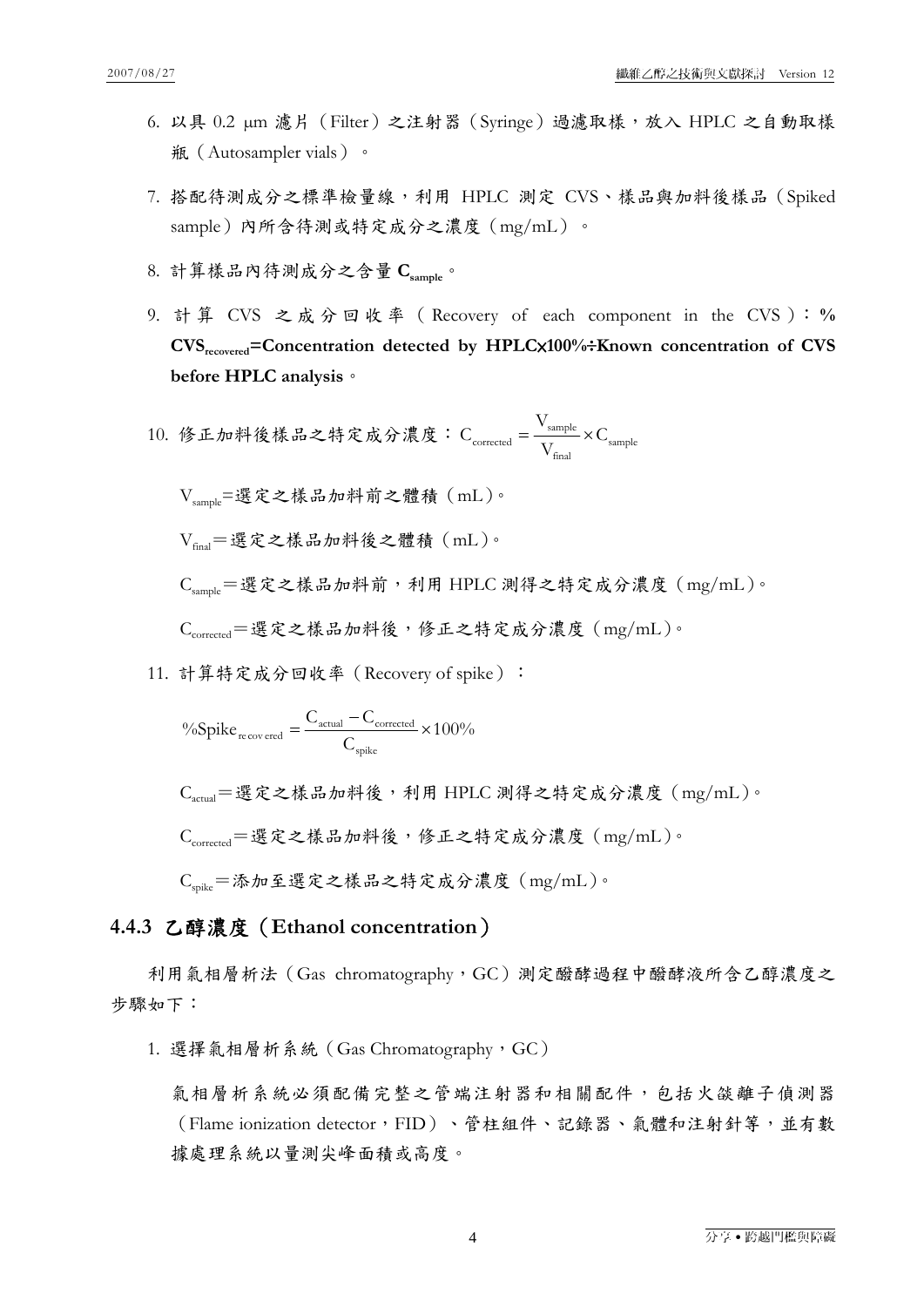- 2. 檢液之製備(Preparation of sample)
	- 2.1 取醱酵浆狀物 (Fermentation slurry) 經離心分離 (6000 rpm, 5 min)後, 以具 0.45 µm 濾片(Filter)之注射器(Syringe)過濾取出上清液(Supernatant)。

2.2 於濾出之上清液中加入內標準品溶液,作為檢液。

 $2.3$ 檢液含有  $0.9$  g/L 之內標準品溶液,且乙醇濃度應落在檢量線範圍內。

- 3. 氣相層析系統之準備(Preparation of GC)
- 4. 內標準品溶液之製備(Preparation of Internal standard spiking solution)

利用異丙醇( Isopropanol )製備內標準品溶液( Internal standard spiking solution),以相同之比例分別加入乙醇操作標準溶液、檢液。

5. 乙醇操作標準溶液與檢量線之製備(Preparation of Ethanol working standards solution and calibration line)

利用 200 proof ethanol 配置 3~6 份,分別含有 0.9 g/L 內標準品溶液之 0.1 g/L~5.0  $g/L$  之乙醇操作標準溶液 (Ethanol working standards solution) 。分別取 1 μL 注入 氣相層析儀分析之,以濃度比為 X 軸,尖峰面積比為 Y 軸,經迴歸分析求得標準 檢量線:  $Y=a+bX$ ,  $a \cdot b$  為常數。

6. 中間檢量線查核溶液與檢量線查核標準溶液之製備(Preparation of intermediate calibration verification solution and calibration verification standard solution)

利用來源不同之 200 proof ethanol 配置 1~3 個中間檢量線查核溶液(Intermediate calibration verification solution),再以 1:10 比例利用內標準品溶液稀釋中間檢量線查 核溶液,以製備檢量線查核標準溶液,即檢量線查核標準溶液含有 0.9 g/L 之內標 準品溶液。檢量線查核標準溶液之濃度應落在標準檢量線之線性範圍(Linear range)。

- 7. 操作條件(Conditions)
	- 7.1 層析管柱溫度(Column temperature):
	- 7.2 注入埠溫度(Inlet temperature):175ºC。
	- 7.3 偵測器溫度(Detector temperature):250ºC。
	- 7.4 載流氣體流速(Carrier gas flowrate):30 mL / min。
	- 7.5 FID 氣體流速:依製造廠商建議。
	- 7.6 注入量:1 μL。